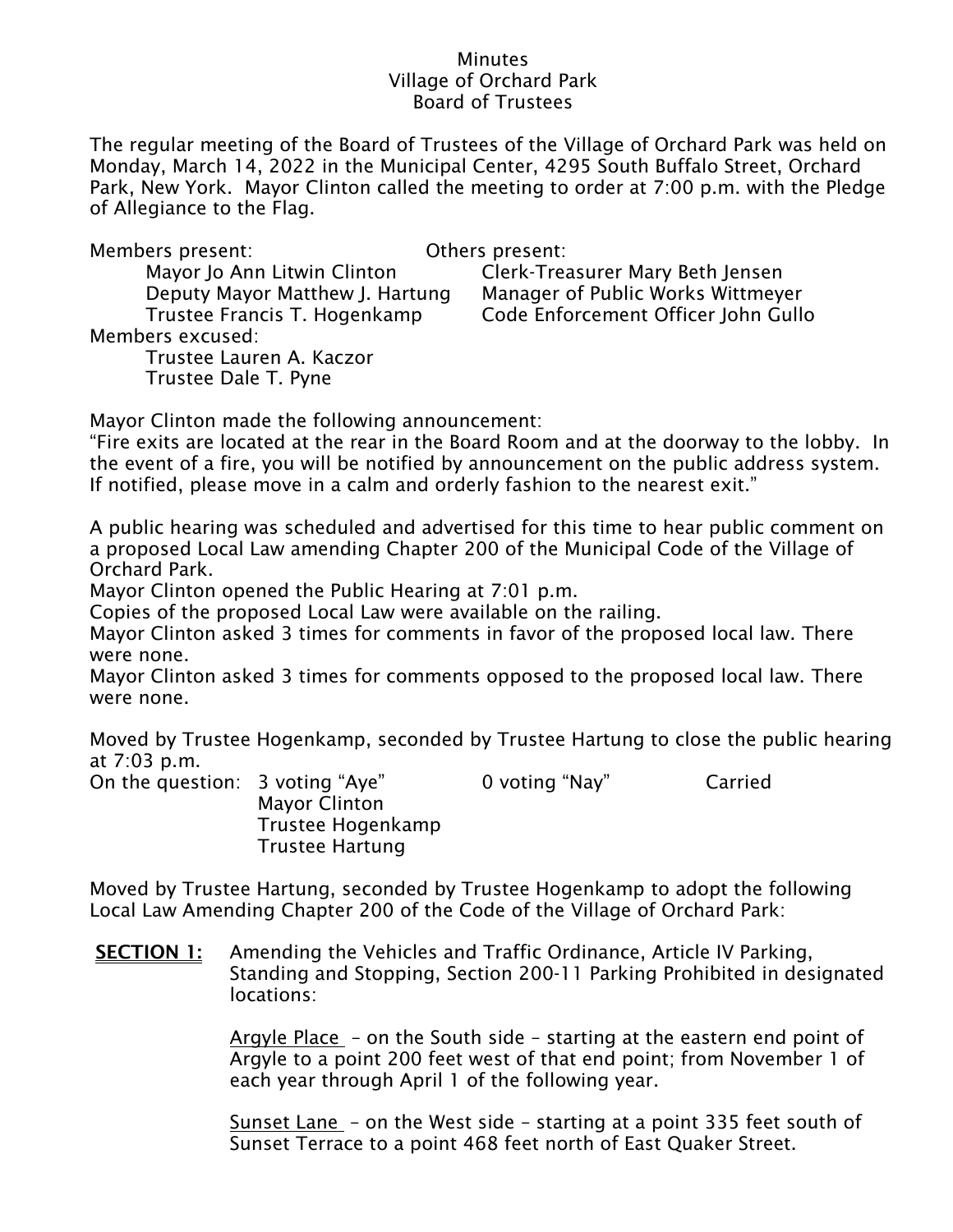Sunset Lane – on the East side – starting at a point 382 feet north of East Quaker Street to a point 579.5 feet south of Sunset Terrace.

**SECTION 2:** EFFECTIVE DATE: This local law shall take effect upon filing in the Office of the Secretary of State or from the date of its service as against a person served personally with a copy thereof.

| On the question: 3 voting "Aye" |                        | 0 voting "Nay" | Carried |
|---------------------------------|------------------------|----------------|---------|
|                                 | <b>Mayor Clinton</b>   |                |         |
|                                 | Trustee Hogenkamp      |                |         |
|                                 | <b>Trustee Hartung</b> |                |         |

Moved by Trustee Hartung, seconded by Trustee Hogenkamp to accept the minutes of 2/28/22 as presented.

| On the question: 3 voting "Aye" |                        | 0 voting "Nay" | Carried |
|---------------------------------|------------------------|----------------|---------|
|                                 | <b>Mayor Clinton</b>   |                |         |
|                                 | Trustee Hogenkamp      |                |         |
|                                 | <b>Trustee Hartung</b> |                |         |

Moved by Trustee Hartung, seconded by Trustee Hogenkamp that the vouchers numbering 4521 to 4554 in Batches 140-143 of fiscal year 2021-2022 in the amount of \$86,835.67 be paid as presented.

On the question: 3 voting "Aye" 0 voting "Nay" Carried Mayor Clinton Trustee Hogenkamp Trustee Hartung

Comments from the floor of items not on the agenda.

- Lauren Weber (5 Edgewater Drive) Council for ECRT review some of the concerns she overheard during the work session:
	- o The Trail in Orchard Park is closed, only authorized persons allowed on the trail.
	- o A salvage operation is underway:
		- Removing railroad ties and track, which are then removed from the area.
		- Saplings are being cut. A subcontractor is being used. (the Village asked for a certificate of insurance from subcontractor)
	- o Questions she addressed:
		- Root rake has left piles of debris they will be removed.
		- No ROW is marked.
		- **•** The Federal Government has jurisdiction over the corridor.
		- Equipment that is being purchased is for maintenance.
			- It will be stored in a shed by the Railroad Caboose.
			- Persons using equipment are trained.
		- Liability does not lie on the municipality, but realistically if there is a lawsuit, everyone usually gets named.
	- o Code Enforcement Officer Gullo requested Lauren's contact information.
- Paul Kramer (165 Curley Drive), Managing Director of ECRT reiterated that the corridor is Federally regulated and municipalities cannot require environmental review, permits, etc.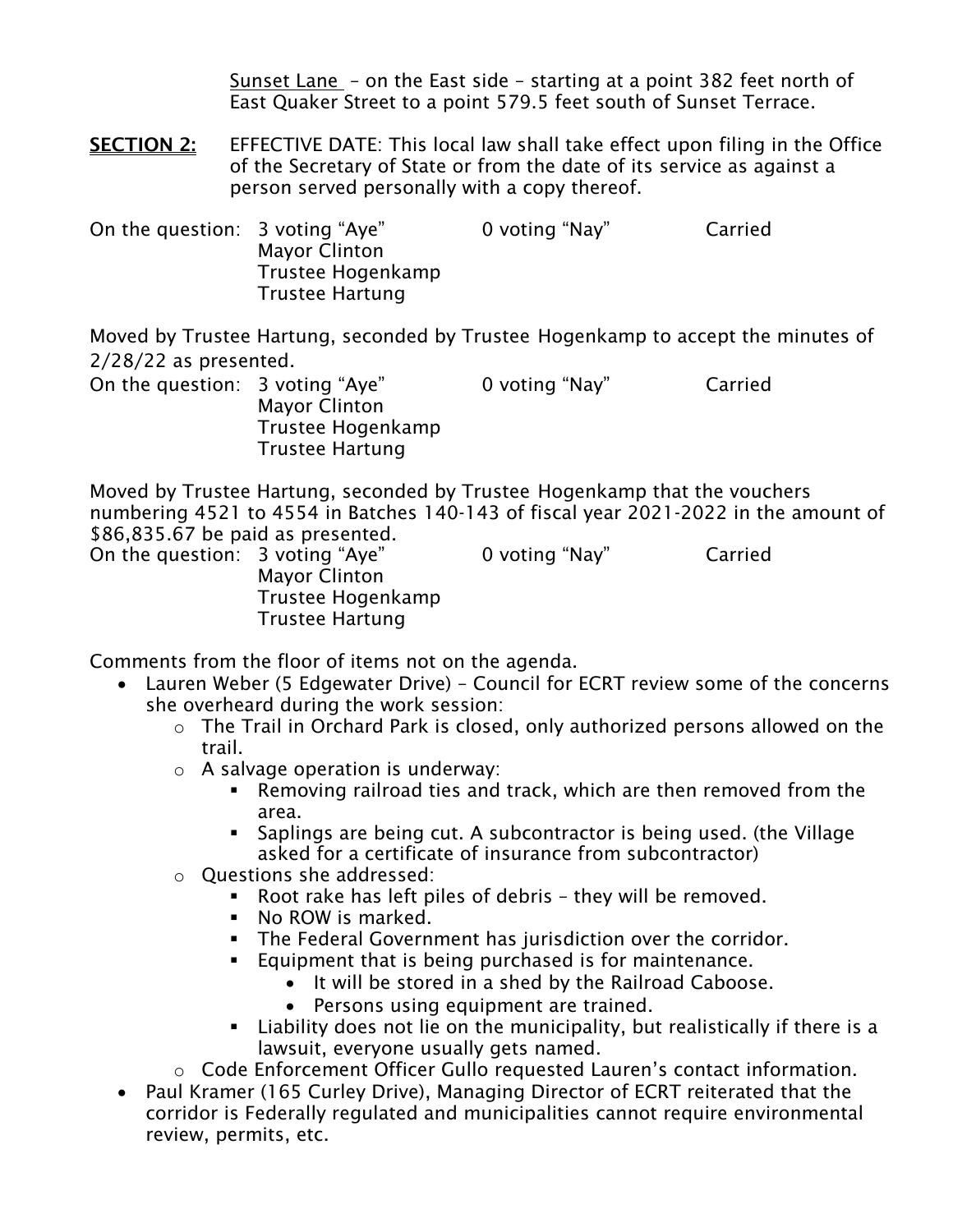- $\circ$  The last train that rode the rails was in May, 2010. The growth being removed only dates back to then, and as few trees as possible are being removed.
- Mayor Clinton requested better communication, stating that the Village is only asking for a working relationship with ECRT.

Moved by Trustee Hartung, seconded by Trustee Hogenkamp that the reports of the Village Justice, Water Department and Treasurer for the month of February 2022 be received and filed.

Mayor Clinton Trustee Hogenkamp Trustee Hartung

On the question: 3 voting "Aye" 0 voting "Nay" Carried

- Code Enforcement Officer John Gullo had nothing to report.
- Manager of Public Works Wittmeyer reported that the DPW has begun brush pickup.
- Trustee Hogenkamp reported that the ECRT has requested a letter of support for a grant and asked if the Village Board was willing to sign one.
- Deputy Mayor responded that the Village should review the grant application before signing a letter of support.
- Mayor Clinton reminded Trustee Hogenkamp that the Village has submitted a letter of support for a grant already.
- **EXECTE:** Clerk Treasurer Jensen had nothing to report.

Moved by Trustee Hogenkamp, seconded by Trustee Hartung that a public hearing be scheduled and advertised for March 28, 2022 at 7:00 p.m. to hear public comment on a Local Law, overriding the tax levy limit established in General Municipal Law §3-c.

On the question: 3 voting "Aye" 0 voting "Nay" Carried Mayor Clinton Trustee Hogenkamp Trustee Hartung

Moved by Trustee Hogenkamp, seconded by Trustee Hartung that the Annual Organizational Meeting be scheduled for April 11, 2022 at 7:00 p.m. On the question: 3 voting "Aye" 0 voting "Nay" Carried Mayor Clinton Trustee Hogenkamp Trustee Hartung

Moved by Trustee Hartung, seconded by Trustee Hogenkamp that a public hearing be scheduled and advertised for April 11, 2022 following the annual organizational meeting, to review the 2022-2023 tentative budget.

On the question: 3 voting "Aye" 0 voting "Nay" Carried Mayor Clinton Trustee Hogenkamp Trustee Hartung

Moved by Trustee Hartung, seconded by Trustee Hogenkamp that three Department of Public Works employees be authorized to attend the N.Y.S. Rural Water School May 23 – May 25, 2022 with all expenses incidental to the school to be paid by the Village. On the question: 3 voting "Aye" 0 voting "Nay" Carried Mayor Clinton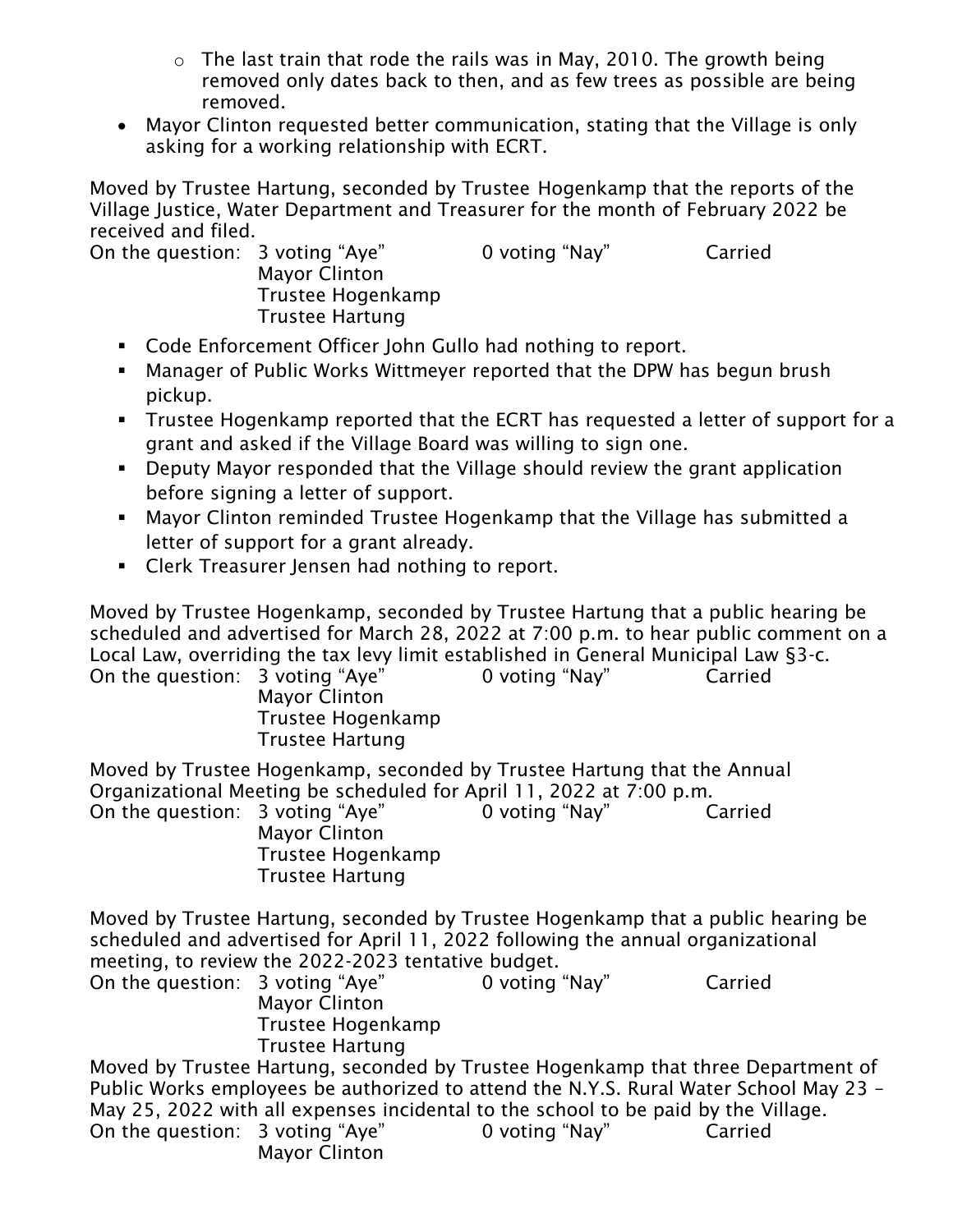## Trustee Hogenkamp Trustee Hartung

Moved by Trustee Hartung, seconded by Trustee Hogenkamp that Mayor Clinton be authorized to sign a special events contract with the Cystic Fibrosis Foundation to organize a Great Strides Walk in the Village on May 14, 2022.

On the question: 3 voting "Aye" 0 voting "Nay" Carried Mayor Clinton Trustee Hogenkamp Trustee Hartung

Moved by Trustee Hogenkamp, seconded by Trustee Hartung that it has been reported to the Village Board of Trustees that the owner of real property located at 4468 S. Buffalo Street (SBL 173.05-1-27) in the Village of Orchard Park has failed to pay to the Village of Orchard Park duly authorized costs of \$1,299.50 pursuant to Section 169-3 of the Municipal Code of the Village of Orchard Park.

I hereby move that said costs of \$1,299.50 shall become a lien upon the aforesaid real property and shall be added to and become a part of the taxes levied upon such real property and shall bear interest at the same rate as and be collected and enforced in the same manner as taxes.

| On the question: 3 voting "Aye" |                        | 0 voting "Nay" | Carried |
|---------------------------------|------------------------|----------------|---------|
|                                 | <b>Mayor Clinton</b>   |                |         |
|                                 | Trustee Hogenkamp      |                |         |
|                                 | <b>Trustee Hartung</b> |                |         |

Moved by Trustee Hartung, seconded by Trustee Hogenkamp that it has been reported to the Village Board of Trustees that the owner of real property located at 170 Sunset Terrace (SBL 162.17-5-34) in the Village of Orchard Park has failed to pay to the Village of Orchard Park duly authorized costs of \$72.72. pursuant to Section 169-3 of the Municipal Code of the Village of Orchard Park.

I hereby move that said costs of \$72.72 shall become a lien upon the aforesaid real property and shall be added to and become a part of the taxes levied upon such real property and shall bear interest at the same rate as and be collected and enforced in the same manner as taxes.

On the question: 3 voting "Aye" 0 voting "Nay" Carried

Mayor Clinton Trustee Hogenkamp Trustee Hartung

Moved by Trustee Hogenkamp, seconded by Trustee Hartung that it has been reported to the Village Board of Trustees that the owner of real property located at 5 Jolls Lane (SBL 162.18-1-43) in the Village of Orchard Park has failed to pay to the Village of Orchard Park duly authorized costs of \$36.36 pursuant to Section 169-3 of the Municipal Code of the Village of Orchard Park.

I hereby move that said costs of \$36.36 shall become a lien upon the aforesaid real property and shall be added to and become a part of the taxes levied upon such real